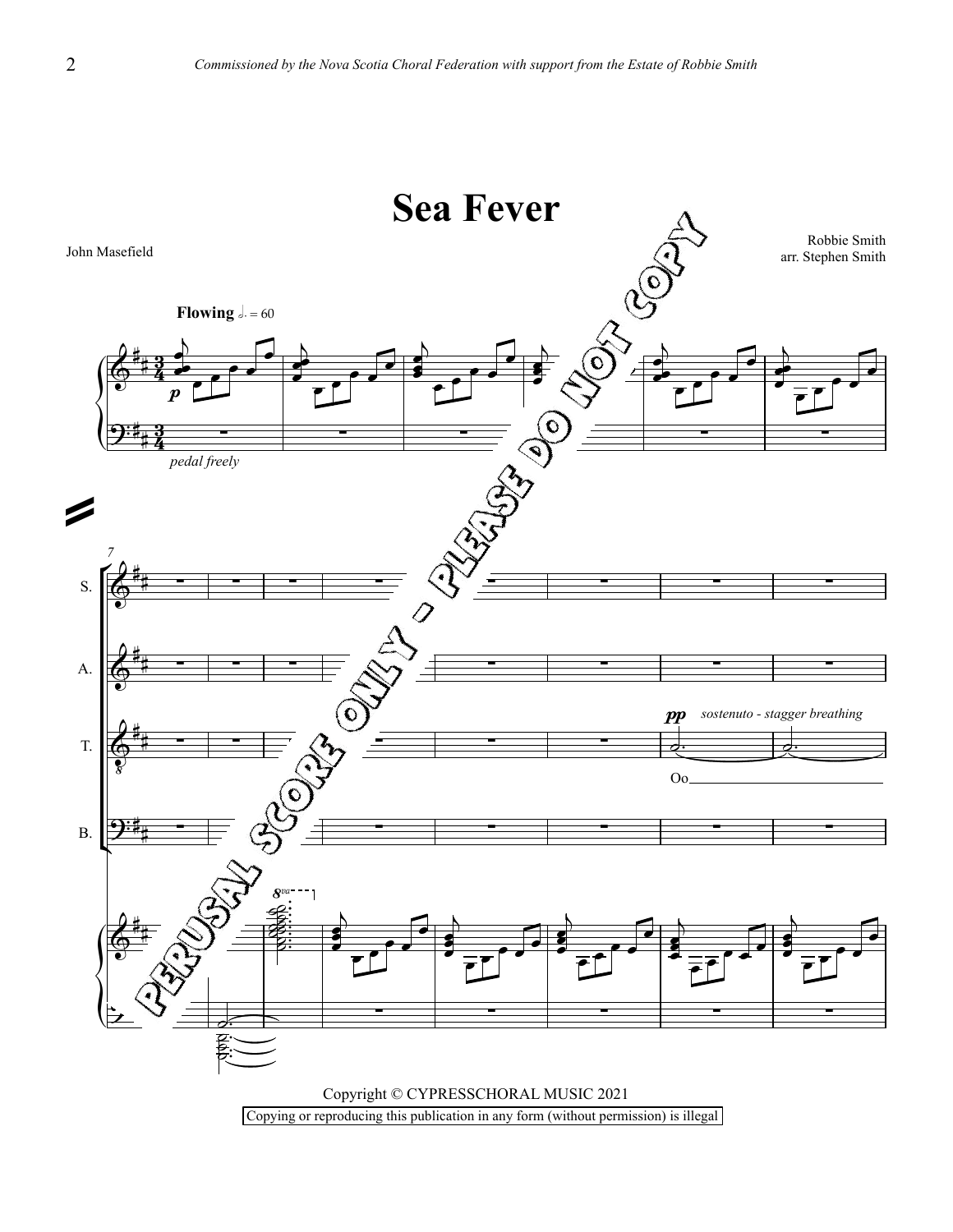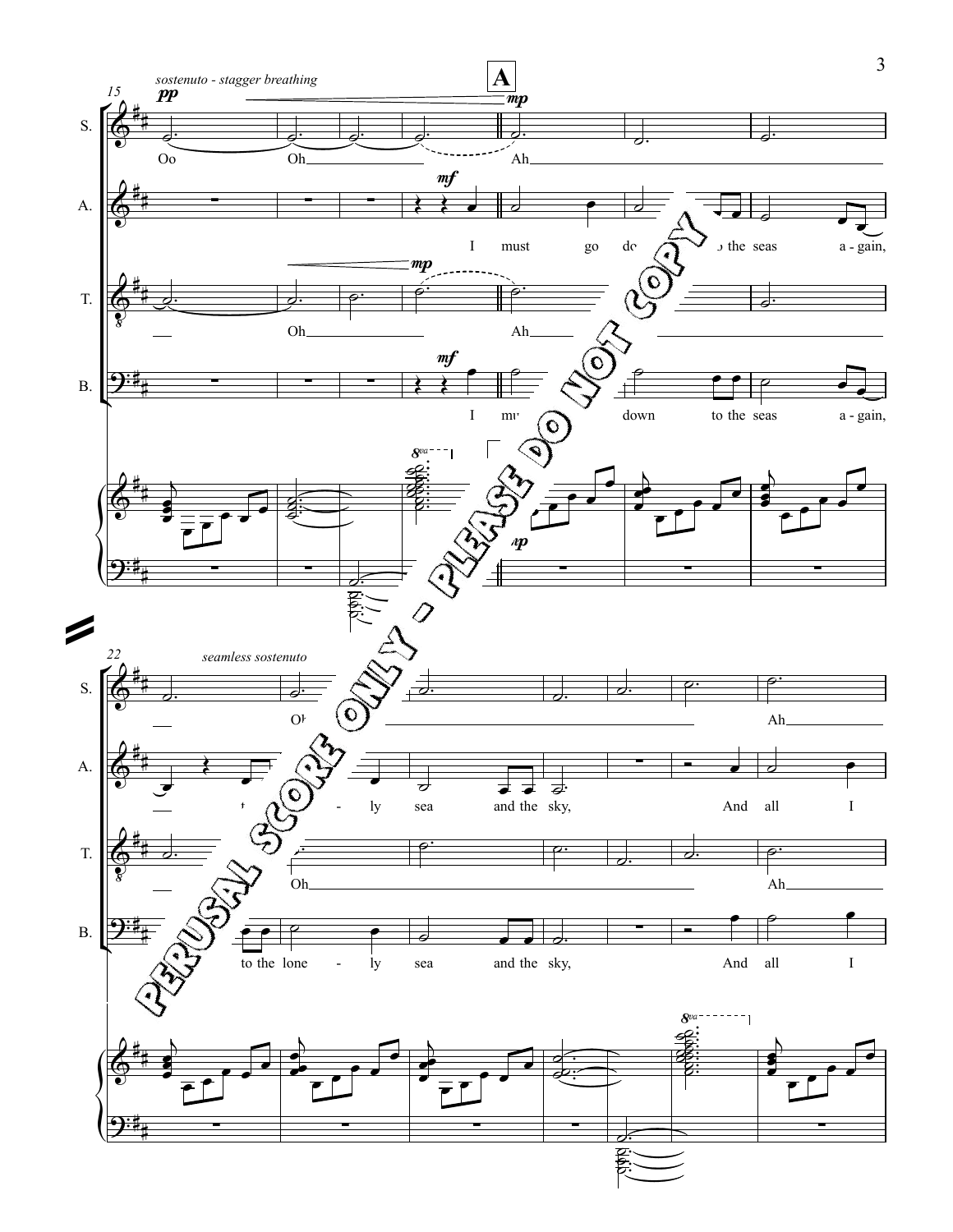![](_page_2_Figure_0.jpeg)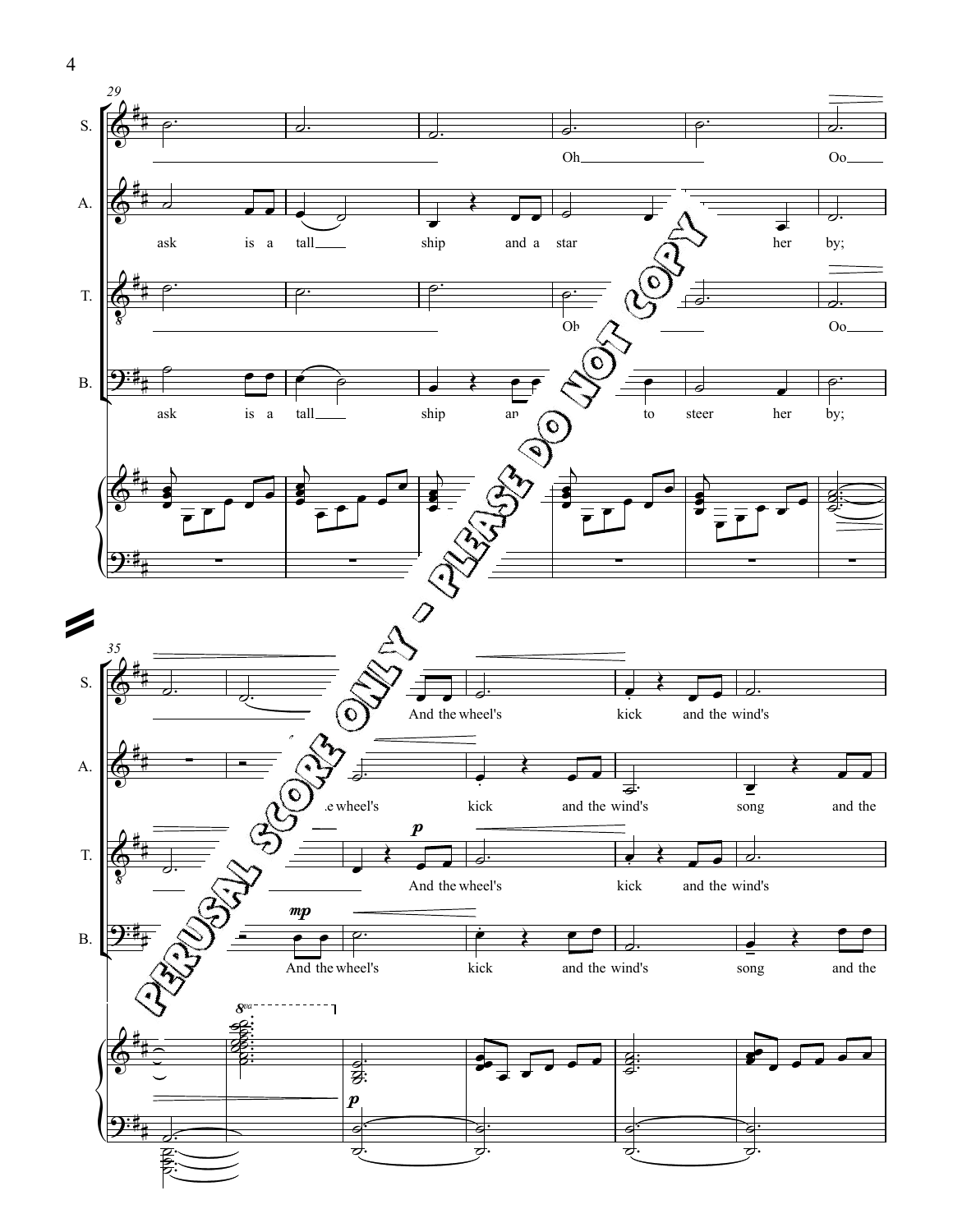![](_page_3_Figure_0.jpeg)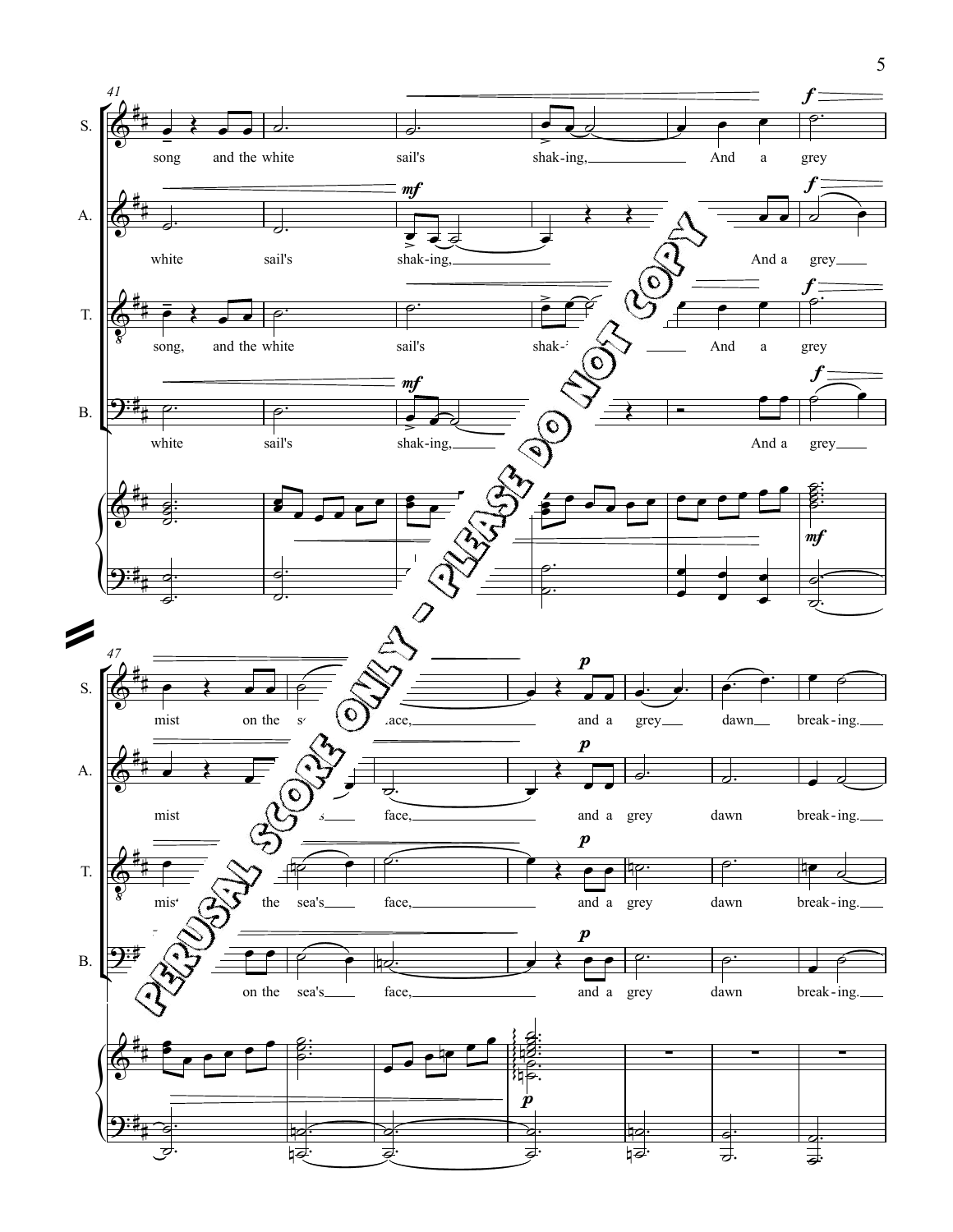![](_page_4_Figure_0.jpeg)

6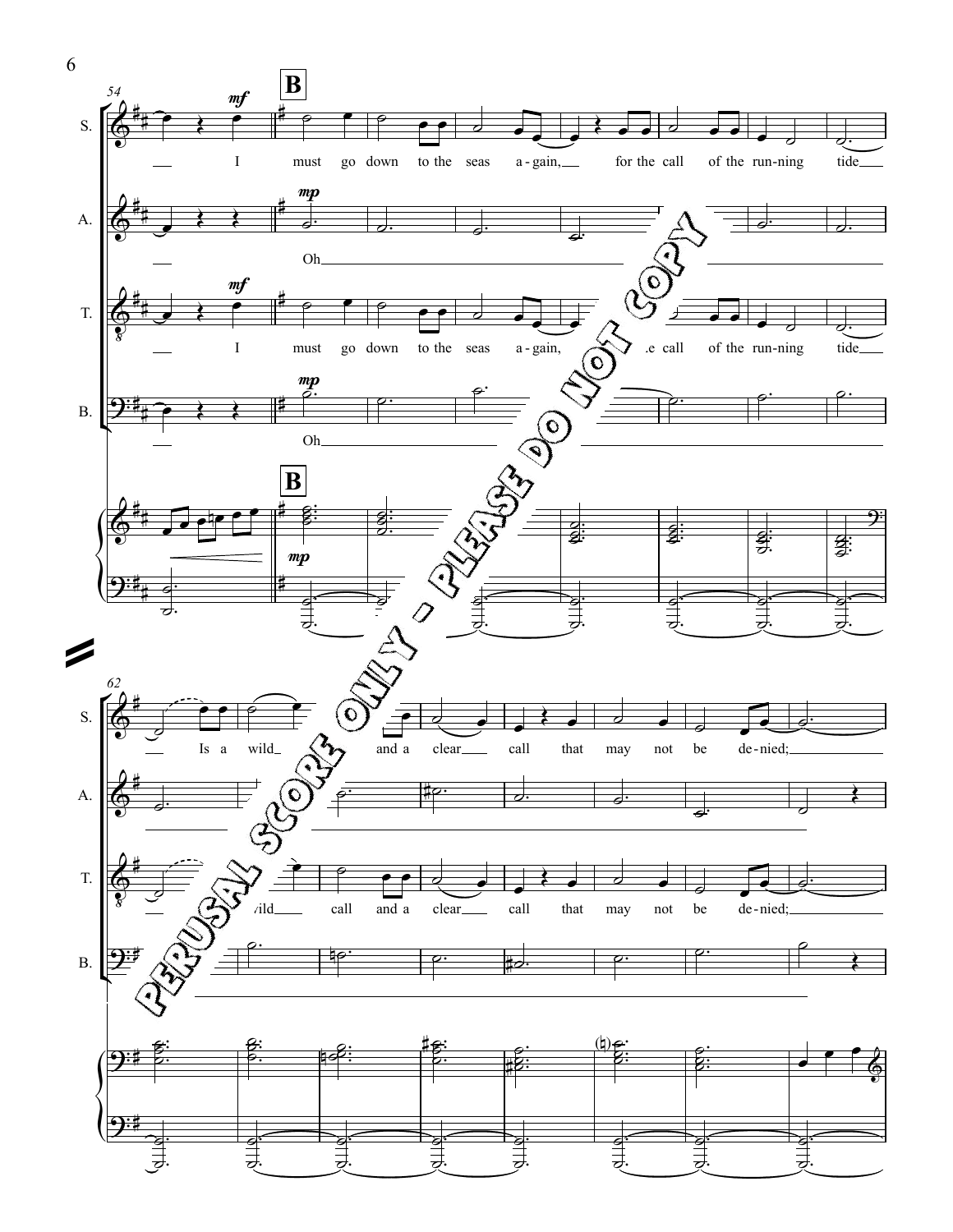![](_page_5_Figure_0.jpeg)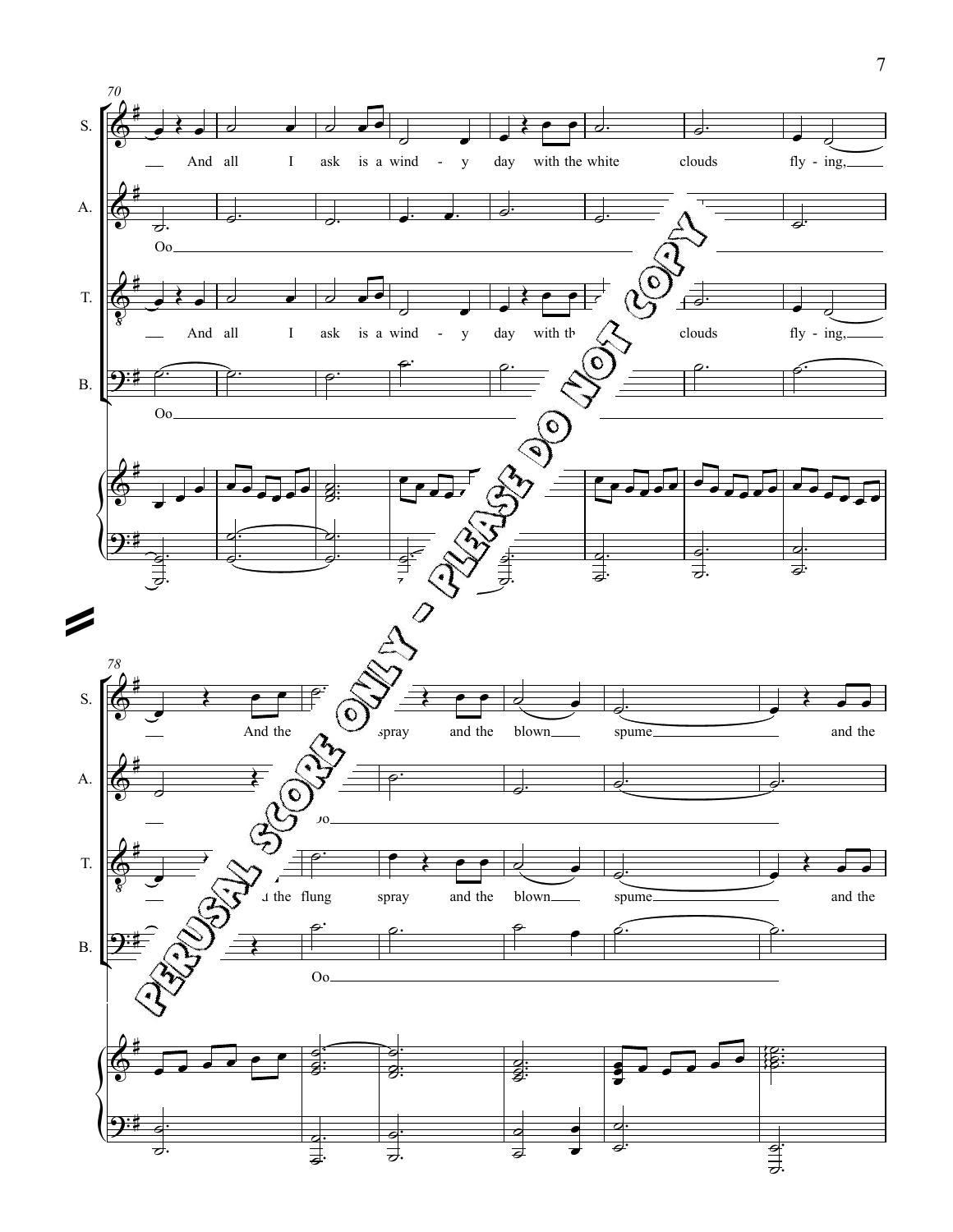![](_page_6_Figure_0.jpeg)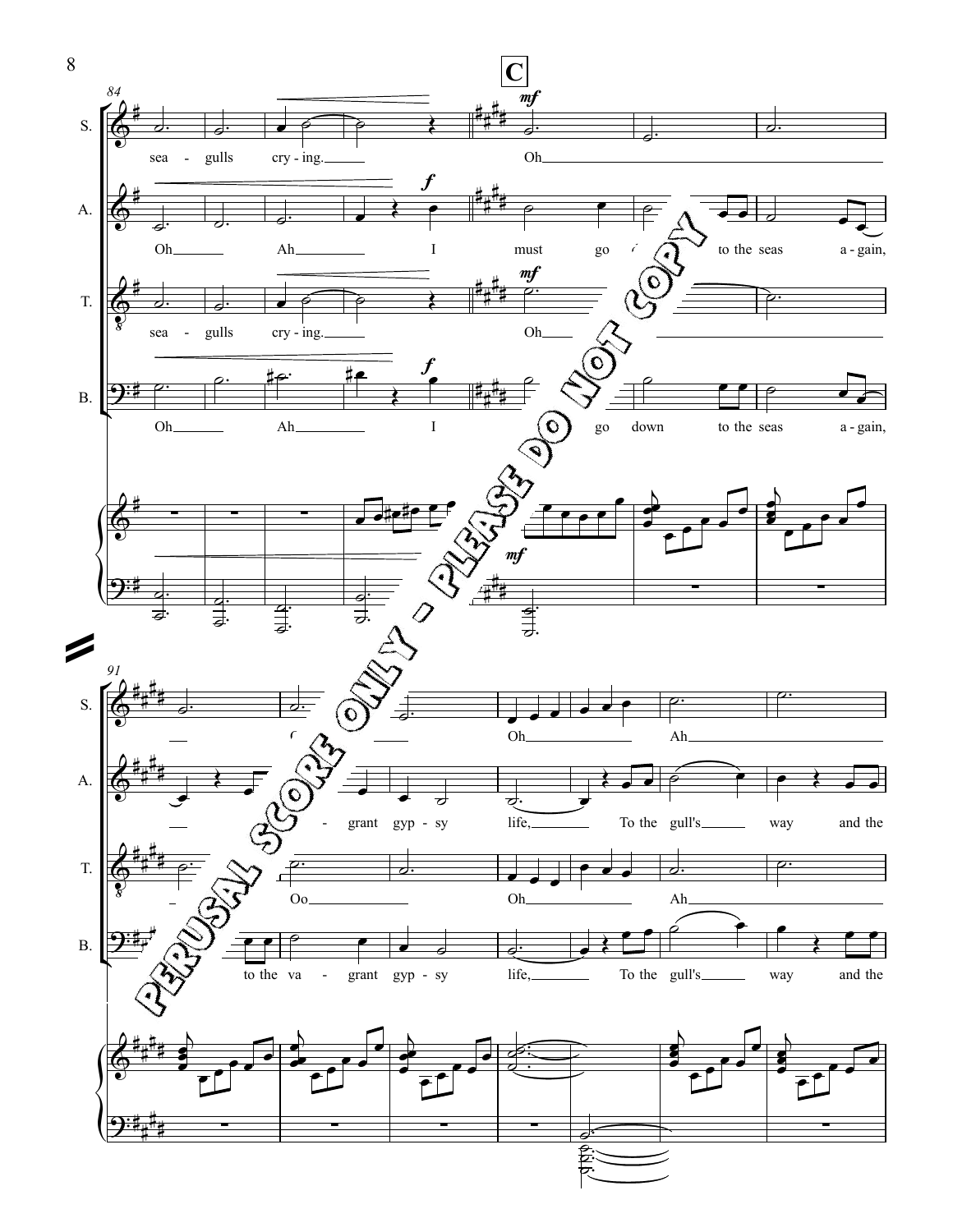![](_page_7_Figure_0.jpeg)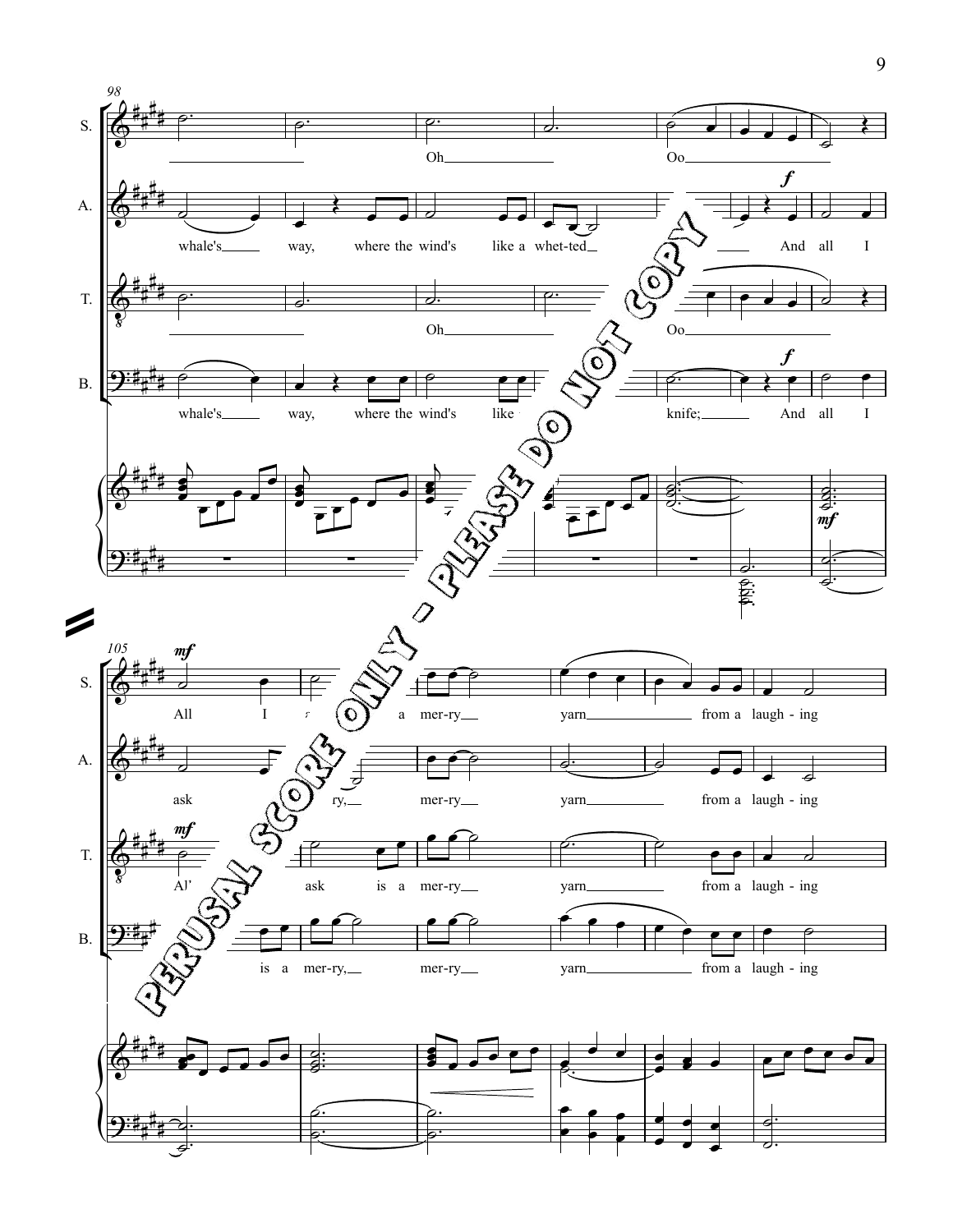![](_page_8_Figure_0.jpeg)